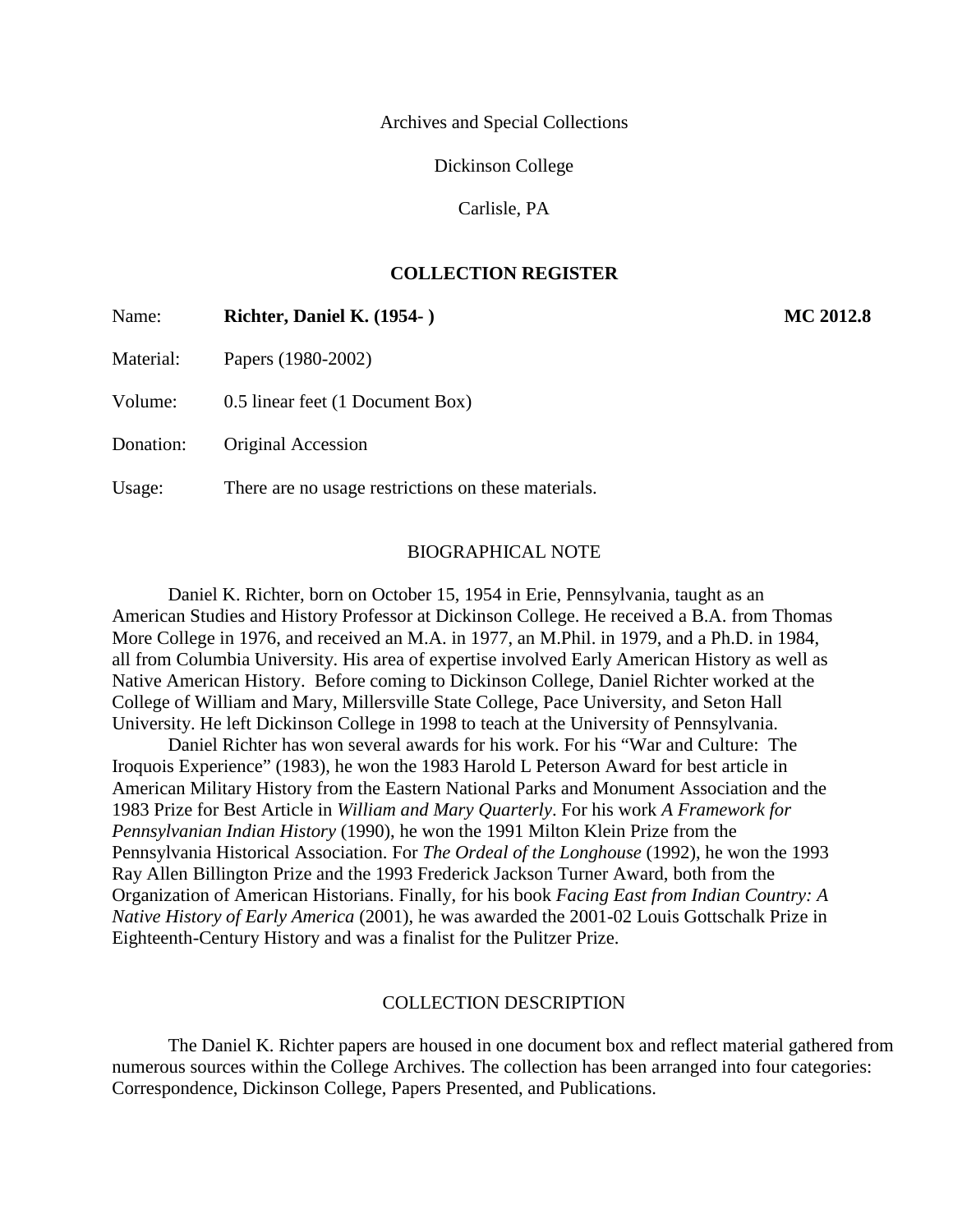The Correspondence category includes letters from colleagues regarding a draft of an article he had submitted for their feedback.

The Dickinson College category includes two copies of Daniel Richter's curriculum vita as well as press releases sent out by the college regarding Richter's professional achievements.

The Papers Presented category includes typed copies of presentations that were delivered at various professional conferences. The organizations represented include the American Society for Ethnohistory, the Organization of American Historians, the American Historical Association, the Pennsylvania Historical Association, the Conference on Iroquois Research, the American Studies Association, and others.

The Publications category includes title pages of scholarly articles, as well as book reviews, authored by Daniel Richter. This category also includes copies of reviews of Richter's published books. Finally, this category includes newspaper clippings relating the Richter's activities and awards.

#### COLLECTION INVENTORY

#### **BOX 1 - MC 2012.8**

#### CORRESPONDENCE

Folder 01) From Peter Marshall - Aug. 18, 1995 From Colin (Dartmouth College) - Aug. 30, 1995 From Roger Lewis - Sep. 4, 1995 From Peter Marshall - Sep. 28, 1995 From \_\_\_\_ Low - Nov. 14, 1995

#### DICKINSON COLLEGE

| Curriculum vitae - 1985 and 1998<br>Folder 02) |
|------------------------------------------------|
|------------------------------------------------|

Folder 03) Press Releases - 1992-97

## PAPERS PRESENTED

| Folder 04) | "League and Confederacy in the Colonial Period" - Oct. 13, 1985              |
|------------|------------------------------------------------------------------------------|
| Folder 05) | "The Iroquois and Their Indian Neighbor in Colonial North America" -         |
|            | Nov. 9, 1985                                                                 |
| Folder 06) | "Iroquoian and Algonqui <sup>[a]</sup> n Ethnohistory" - 1986                |
| Folder 07) | "New York, New France, and the Five Nations Iroquois: The 1660s as Turning   |
|            | Point" - April 11, 1986                                                      |
| Folder 08) | "War, Peace, and Politics in Seventeenth-Century Iroquoia" - Nov. 15, 1987   |
| Folder 09) | "Emic History and Etic History: Comments on Francis Jennings' 'The Natural   |
|            | History of Nonsense'" - Nov. 12, 1988                                        |
| Folder 10) | "Oueen Anne's American Kings' In a Transatlantic Network of Politics" -      |
|            | Dec. 30, 1988                                                                |
| Folder 11) | "The Historiography of Indian Pennsylvania: A Framework for Recent           |
|            | Research" - Oct. 20, 1989                                                    |
| Folder 12) | "The Iroquois in a Euro-American World: The 1730s and 1740s" - Sep. 23, 1990 |
|            |                                                                              |